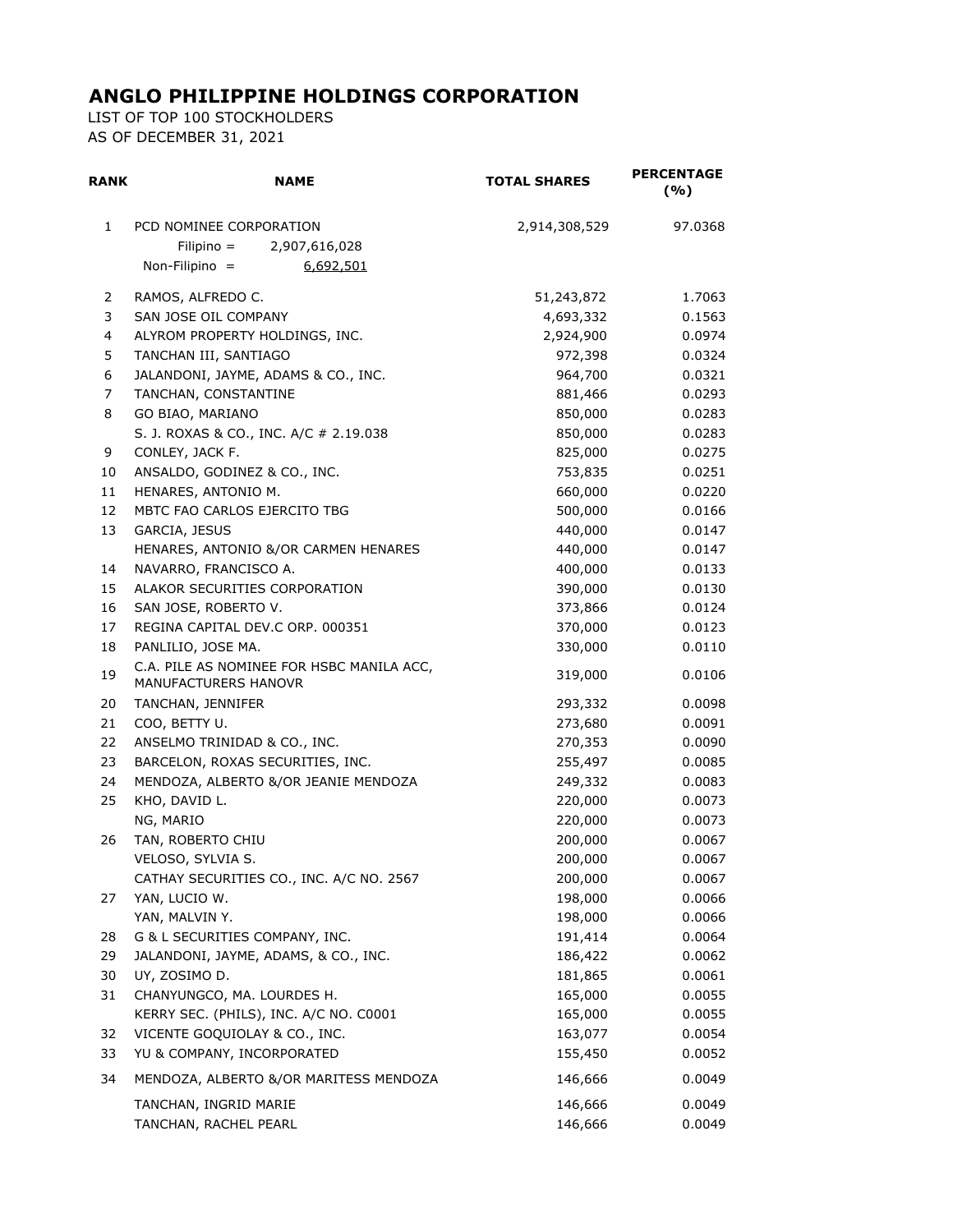| 35 | MARINO ORLODRIZ CIA                         | 138,534          | 0.0046           |
|----|---------------------------------------------|------------------|------------------|
| 36 | MOUNT PEAK SECURITIES, INC.                 | 133,999          | 0.0045           |
| 37 | LANSFORD, DONALD GENE                       | 132,000          | 0.0044           |
|    | CHUAN ANG LIAN                              | 132,000          | 0.0044           |
| 38 | DAVID GO SECURITIES CORP.                   | 128,148          | 0.0043           |
| 39 | EBC SECURITIES CORPORATION                  | 126,865          | 0.0042           |
| 40 | S. J. ROXAS & CO., INC.                     | 125,362          | 0.0042           |
| 41 | UNITED REALTY CORPORATION                   | 122,025          | 0.0041           |
| 42 | DYHONGPO, CARLOS                            | 121,000          | 0.0040           |
|    | OLIVA, DULCE MARIA S.                       | 121,000          | 0.0040           |
| 43 | H. E. BENNETT SEC., INC. A/C NO. 4429       | 113,333          | 0.0038           |
| 44 | SISON, NENITA M.                            | 111,853          | 0.0037           |
| 45 | TY, ANITA                                   | 111,000          | 0.0037           |
| 46 | CONNELL SECURITIES, INC.                    | 110,366          | 0.0037           |
| 47 | REYES-HANGAD, CELIA                         | 110,000          | 0.0037           |
|    | GO, TERESITA &/OR SATURNINA GO              | 110,000          | 0.0037           |
|    | JIMENEZ, PETER M.                           | 110,000          | 0.0037           |
|    | JAYME, VICENTE R.                           | 110,000          | 0.0037           |
|    | MAJA DEVELOPMENT CORPORATION                | 110,000          | 0.0037           |
|    | OZAETA, ARNOLD C.                           | 110,000          | 0.0037           |
|    | TY PECK SUAN                                | 110,000          | 0.0037           |
|    | SOLAR SECURITIES, INC.                      | 110,000          | 0.0037           |
| 48 | MARIANO YU & COMPANY, INC.                  | 107,076          | 0.0036           |
| 49 | JAMES UY, INC. A/C NO. 3262                 | 106,332          | 0.0035           |
| 50 | R.C. LEE SECURITIES, INC.                   | 102,078          | 0.0034           |
| 51 | CO, FERDINAND &/OR CEFERINA CO              | 100,000          | 0.0033           |
| 52 | ALANO, ABIGAIL ANN                          | 99,000           | 0.0033           |
|    | CHING, CHRISTINE MAE G.                     | 99,000           | 0.0033           |
|    | LEONIS DEVELOPMENT CORPORATION              | 99,000           | 0.0033           |
|    | LIM, RAYMOND B.                             | 99,000           | 0.0033           |
|    | JAMES UY, INC. A/C NO. 8031                 | 99,000           | 0.0033           |
| 53 | <b>DEES SECURITIES</b>                      | 89,815           | 0.0030           |
| 54 | SANTOS, MICHAEL                             | 88,000           | 0.0029           |
|    | TIONGSON, ANTONIO T.                        | 88,000           | 0.0029           |
|    | TIO, GEORGE &/OR MANUEL TIO                 | 88,000           | 0.0029           |
|    | VENTURANZA, MA. EDURNE G.                   | 88,000           | 0.0029           |
| 55 | SY, MARY LOO                                | 84,700           | 0.0028           |
| 56 | SIAO, PATRICK                               | 77,000           |                  |
| 57 | BAUTISTA JR., DEMETRIO A.                   | 73,332           | 0.0026<br>0.0024 |
| 58 | GO, DELFIN                                  | 72,600           | 0.0024           |
|    | GO KIAM LAM, DELFIN                         | 72,600           | 0.0024           |
| 59 |                                             |                  |                  |
| 60 | J.M. BARCELON & COMPANY, INC.               | 71,540           | 0.0024           |
| 61 | UY, MIRIAM L.<br>ONG SECURITIES CORPORATION | 71,500<br>70,520 | 0.0024<br>0.0023 |
| 62 | TRENDLINE SECURITIES CORP.                  | 70,000           |                  |
|    |                                             |                  | 0.0023           |
| 63 | DELA CRUZ, MA. ROGINA N.                    | 70,000           | 0.0023           |
| 64 | UY, MARIA CHARITO B.                        | 68,750           | 0.0023           |
|    | CHUA, CHARLEY                               | 66,000           | 0.0022           |
|    | CHUA, MICHAEL                               | 66,000           | 0.0022           |
|    | YAN, LUCIO W.                               | 66,000           | 0.0022           |
|    | YAN, MALVIN                                 | 66,000           | 0.0022           |
|    | ALAKOR SECURITIES CORPORATION FAO RRR       | 66,000           | 0.0022           |
|    | S.J. ROXAS & CO., INC.                      | 66,000           | 0.0022           |
| 65 | G. D. TAN & COMPANY, INC.                   | 65,920           | 0.0022           |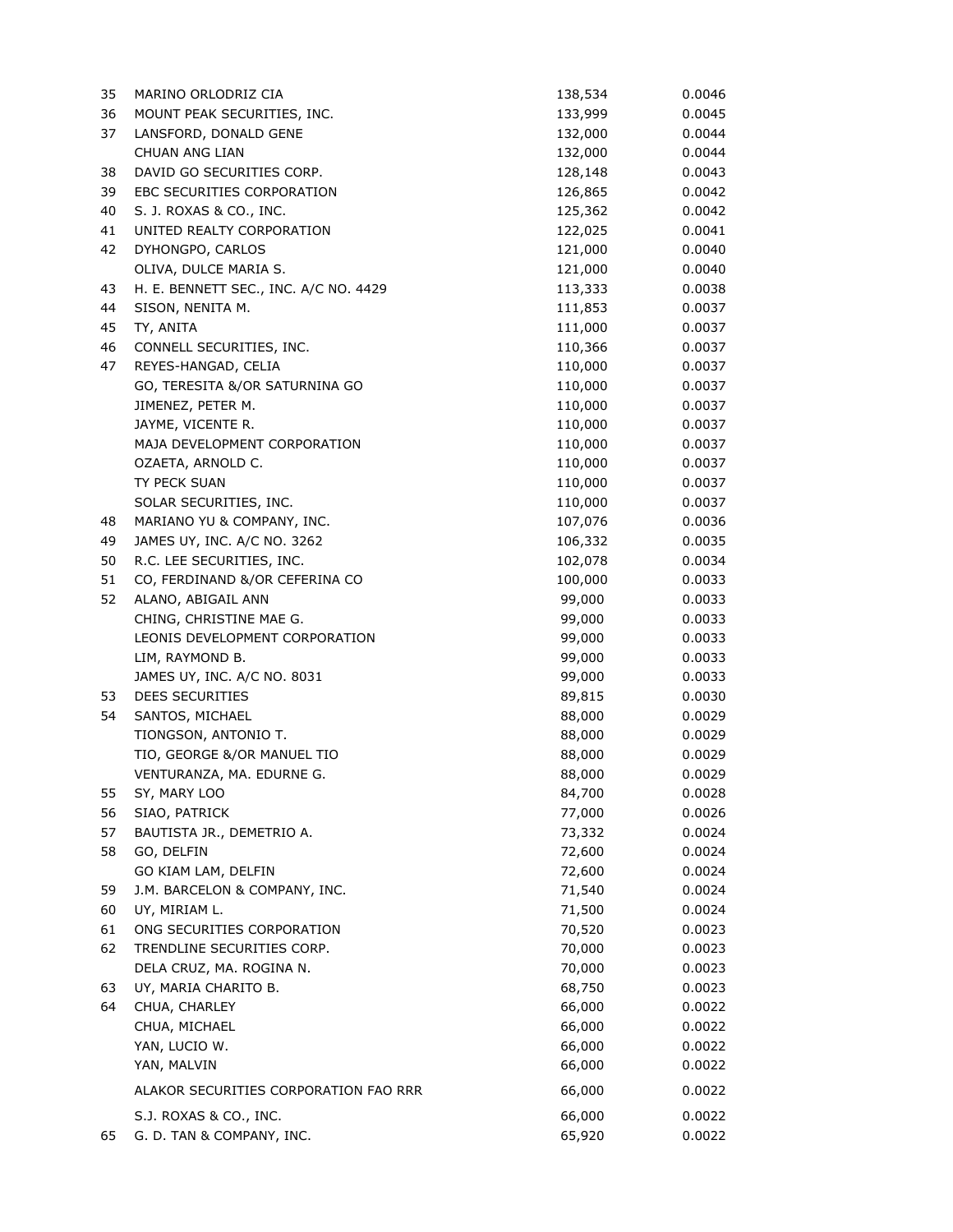| 66 | R. COYIUTO SECURITIES, INC.            | 63,250 | 0.0021 |
|----|----------------------------------------|--------|--------|
| 67 | GIMENEZ STOCK BROKERAGE                | 61,490 | 0.0020 |
| 68 | COSIO & CO., INC.                      | 59,422 | 0.0020 |
| 69 | KING, CECILIA FLORES                   | 56,832 | 0.0019 |
| 70 | S.J. ROXAS & CO., INC.                 | 56,100 | 0.0019 |
| 71 | CRUZ, FELIPE F.                        | 55,000 | 0.0018 |
|    | CHAN, GILBERT                          | 55,000 | 0.0018 |
|    | CLEOPE, ISABELITA M.                   | 55,000 | 0.0018 |
|    | CO, RONALDO &/OR SUSANA CO             | 55,000 | 0.0018 |
|    | ELIGIR, MARY Y.                        | 55,000 | 0.0018 |
|    | FERRER, ANTHONY                        | 55,000 | 0.0018 |
|    | LOCSIN, ELENA C.                       | 55,000 | 0.0018 |
|    | NEPOMUCENO, LINDA                      | 55,000 | 0.0018 |
|    | PASIA, NORMA P. &/OR LEONARDO C. PASIA | 55,000 | 0.0018 |
|    | RAMOS, PRESENTACION                    | 55,000 | 0.0018 |
|    | SANDOVAL, FE NIEVA S.J.                | 55,000 | 0.0018 |
|    | SEN JR., PABLO                         | 55,000 | 0.0018 |
|    | YU, PETER &/OR CONCEPCION YU           | 55,000 | 0.0018 |
|    | ALAKOR SECURITIES CORPORATION FAO CIC  | 55,000 | 0.0018 |
| 72 | SUAREZ, STANLEY Y.                     | 52,800 | 0.0018 |
|    | CAFRA BROTHERS SEC., INC.              | 52,800 | 0.0018 |
| 73 | TUASON, ROXAS, TORRES INC.             | 50,325 | 0.0017 |
| 74 | CUALOPING SECURITIES CORP.             | 50,200 | 0.0017 |
| 75 | MBTC-TBG ATF CARLOS EJERCITA, SR.      | 50,000 | 0.0017 |
| 76 | ORIENTRADE SEC., INC.                  | 49,866 | 0.0017 |
| 77 | F.C. HAGEDORN & COMP., INC.            | 49,369 | 0.0016 |
| 78 | UNIWELL SECURITIES, INC.               | 47,300 | 0.0016 |
| 79 | AZADA, CIPRIANO                        | 46,200 | 0.0015 |
| 80 | UY-TIOCO & CO., INC.                   | 45,584 | 0.0015 |
| 81 | CORPUS, ERNA C.                        | 44,000 | 0.0015 |
|    | CRUZ, NERISSA C.                       | 44,000 | 0.0015 |
|    | GARCIA, AIDA R.                        | 44,000 | 0.0015 |
|    | KHO, SALLY                             | 44,000 | 0.0015 |
|    | NABLE, MARIA CYNTHIA J.                | 44,000 | 0.0015 |
|    | TAN, ANABEL                            | 44,000 | 0.0015 |
| 82 | NARVAEZ JR., EVARISTO M.               | 43,333 | 0.0014 |
| 83 | BANEZ, PATRIA Q.                       | 42,917 | 0.0014 |
| 84 | LACSON, EDGARDO G.                     | 42,532 | 0.0014 |
| 85 | UBP T/A NO. 203-50359-2                | 42,240 | 0.0014 |
| 86 | CHUA, ALBERTO                          | 38,500 | 0.0013 |
|    | COMEXCO, INC.                          | 38,500 | 0.0013 |
|    | YU AND COMPANY, INC.                   | 38,500 | 0.0013 |
| 87 | TANSENGCO & COMPANY, INC.              | 38,227 | 0.0013 |
| 88 | MAJA DEVELOPMENT CORP.                 | 36,666 | 0.0012 |
| 89 | MARINO OLONDRIZ Y CIA                  | 34,898 | 0.0012 |
| 90 | BANEZ, FLORENTINA T.                   | 34,082 | 0.0011 |
| 91 | JAMES UY, INC.                         | 33,891 | 0.0011 |
| 92 | FORBES, EVELYN L.                      | 33,550 | 0.0011 |
| 93 | H. E. BENNET SEC., INC.                | 33,500 | 0.0011 |
| 94 | TANSENGCO UY & COMPANY, INC.           | 33,073 | 0.0011 |
| 95 | ONG, BENITA                            | 33,000 | 0.0011 |
|    | ABAS, TERESITA I.                      | 33,000 | 0.0011 |
|    | BENGSONS INVESTMENT AND REALTY CORP.   | 33,000 | 0.0011 |
|    | CHAN KUY CHUA                          | 33,000 | 0.0011 |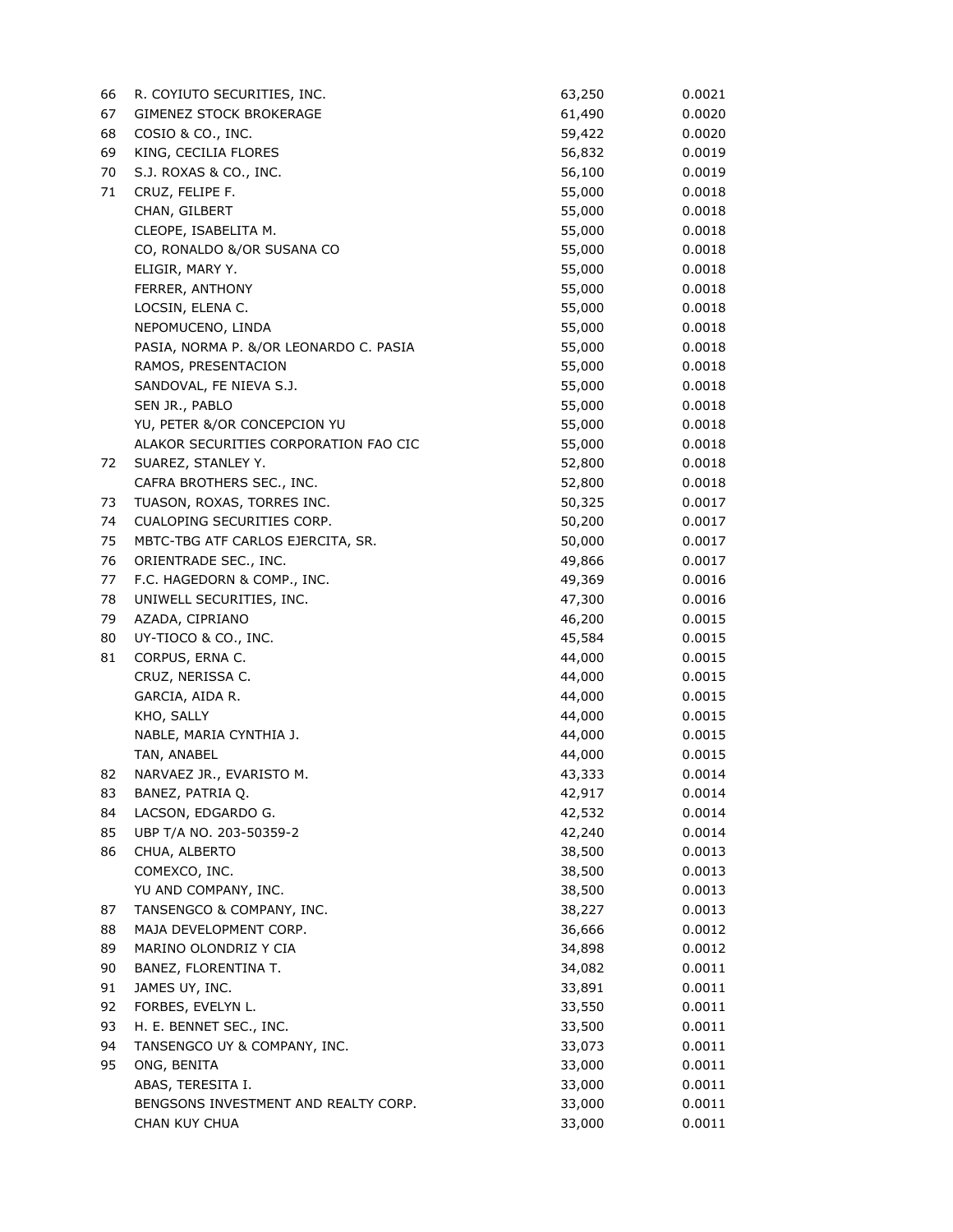|     | ESTATE OF ENRIQUE S. CRUZ JR.               | 33,000 | 0.0011 |
|-----|---------------------------------------------|--------|--------|
|     | CHUA, SHIRLEY L.                            | 33,000 | 0.0011 |
|     | DY, MANUEL                                  | 33,000 | 0.0011 |
|     | GO, JOSEPHINE                               | 33,000 | 0.0011 |
|     | HORTINELA, TERESITA G.                      | 33,000 | 0.0011 |
|     | NGO, BENJAMIN                               | 33,000 | 0.0011 |
|     | OCUBILLO, JOSEPHINE F.                      | 33,000 | 0.0011 |
|     | PUA, DONATA                                 | 33,000 | 0.0011 |
|     | PANTOJA, YOLANDA                            | 33,000 | 0.0011 |
|     | R.R. TUASON REALTY & TRADING COMPANY        | 33,000 | 0.0011 |
|     | SUAREZ, SABAS                               | 33,000 | 0.0011 |
|     | SUAREZ, SABAS                               | 33,000 | 0.0011 |
|     | TAN, MARVIN                                 | 33,000 | 0.0011 |
|     | <b>TUASON &amp; REALTY &amp; TRADING</b>    | 33,000 | 0.0011 |
|     | YOUNG, MA. SYLVIA S.                        | 33,000 | 0.0011 |
|     | ALAKOR SECURITIES CORPORATION FAO FGR       | 33,000 | 0.0011 |
|     | ASIAN CAPITAL EQUITIES, INC. A/C CCXV060, 7 | 33,000 | 0.0011 |
|     | MARK SECURITIES CORPORATION                 | 33,000 | 0.0011 |
|     | SECURITIES MANILA, INC.                     | 33,000 | 0.0011 |
| 96  | ALFONSO, OSCAR M. &/OR CARIDAD S. ALFONSO   | 32,266 | 0.0011 |
| 97  | BENJAMIN CO CA & CO., INC.                  | 32,040 | 0.0011 |
| 98  | JAMES UY, INC. A/C NO. 3033                 | 31,900 | 0.0011 |
| 99  | DUNQUE, KEVIN MARK                          | 30,800 | 0.0010 |
| 100 | COSIO & COMPANY, INCORPORATED               | 30,745 | 0.0010 |
|     |                                             |        |        |

2,996,448,264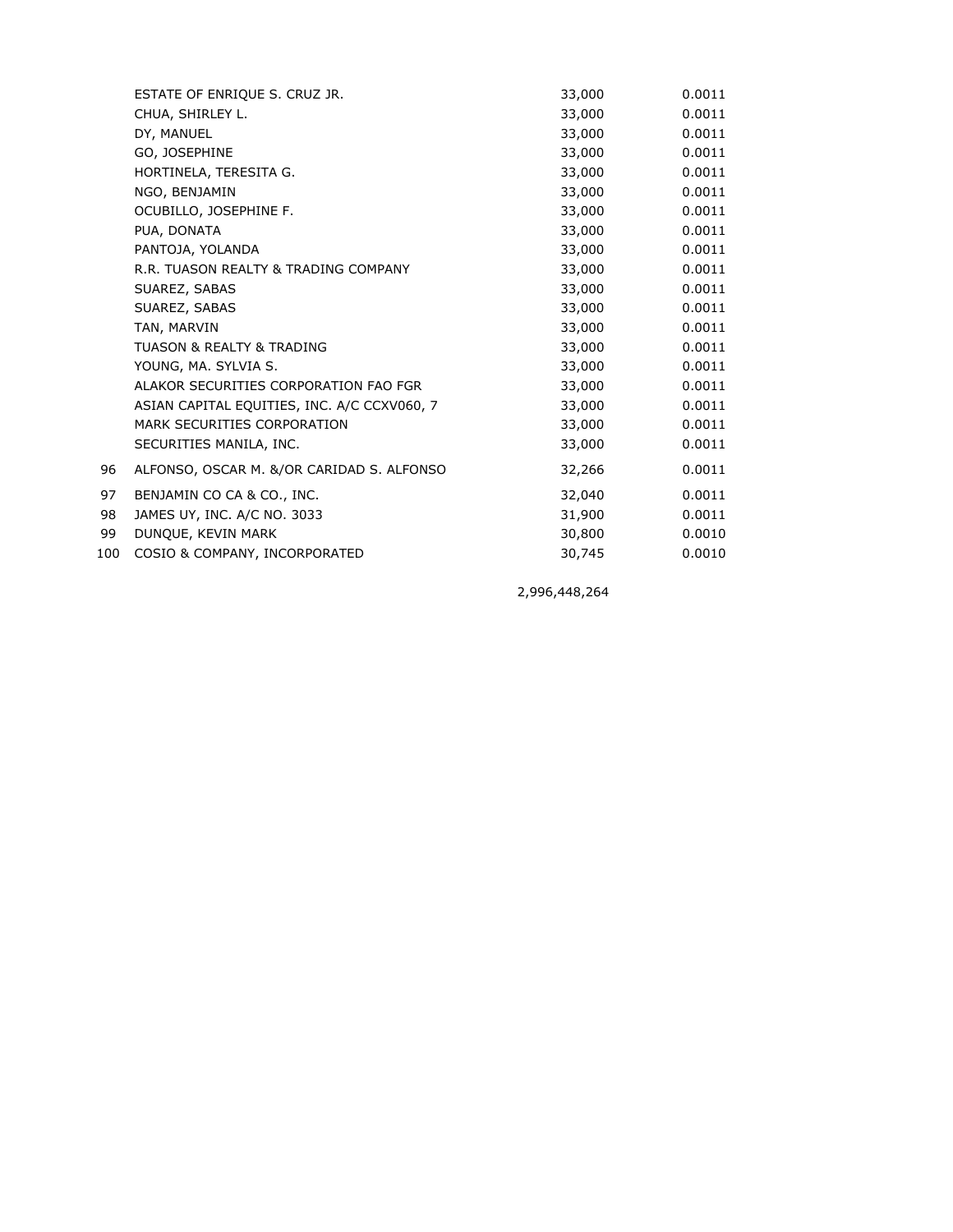## **OUTSTANDING BALANCES FOR A SPECIFIC COMPANY**

Company Code - APO000000000

| Business Date: December 31, 2021                 |                 |
|--------------------------------------------------|-----------------|
| <b>BPNAME</b>                                    | <b>HOLDINGS</b> |
| UPCC SECURITIES CORP.                            | 360,000         |
| A & A SECURITIES, INC.                           | 724,552         |
| ABACUS SECURITIES CORPORATION                    | 24,326,438      |
| PHILSTOCKS FINANCIAL INC                         | 4,257,727       |
| A. T. DE CASTRO SECURITIES CORP.                 | 132,183         |
| ALL ASIA SECURITIES MANAGEMENT CORP.             | 1,175,531       |
| <b>BA SECURITIES, INC.</b>                       | 165,192         |
| AP SECURITIES INCORPORATED                       | 3,263,632       |
| ANSALDO, GODINEZ & CO., INC.                     | 4,595,095       |
| AB CAPITAL SECURITIES, INC.                      | 3,447,397       |
| SB EQUITIES, INC.                                | 7,290,300       |
| ASIA PACIFIC CAPITAL EQUITIES & SECURITIES CORP. | 90,000          |
| ASIASEC EQUITIES, INC.                           | 354,008         |
| ASTRA SECURITIES CORPORATION                     | 534,400         |
| CHINA BANK SECURITIES CORPORATION                | 411,650         |
| BELSON SECURITIES, INC.                          | 2,830,802       |
| BENJAMIN CO CA & CO., INC.                       | 1,815           |
| JAKA SECURITIES CORP.                            | 1,056,257       |
| <b>BPI SECURITIES CORPORATION</b>                | 71,512,778      |
| CAMPOS, LANUZA & COMPANY, INC.                   | 450,490         |
| SINCERE SECURITIES CORPORATION                   | 1,045,000       |
| CTS GLOBAL EQUITY GROUP, INC.                    | 4,849,332       |
| TRITON SECURITIES CORP.                          | 2,810,534       |
| PHILEO ALLIED SECURITIES (PHILIPPINES), INC.     | 440             |
| <b>IGC SECURITIES INC.</b>                       | 260,516         |
| <b>CUALOPING SECURITIES CORPORATION</b>          | 86,810          |
| DAVID GO SECURITIES CORP.                        | 22,475,632      |
| DIVERSIFIED SECURITIES, INC.                     | 230,700         |
| E. CHUA CHIACO SECURITIES, INC.                  | 5,209,603       |
| EQUITABLE SECURIITES (PHILS.) INC.               | 102             |
| <b>EAST WEST CAPITAL CORPORATION</b>             | 226,232         |
| EASTERN SECURITIES DEVELOPMENT CORPORATION       | 1,844,000       |
| EQUITIWORLD SECURITIES, INC.                     | 2,389,450       |
| EVERGREEN STOCK BROKERAGE & SEC., INC.           |                 |
|                                                  | 6,325,575       |
| FIRST ORIENT SECURITIES, INC.                    | 275             |
| F. YAP SECURITIES, INC.                          | 1,783,961       |
| AURORA SECURITIES, INC.                          | 88,600          |
| GLOBALINKS SECURITIES & STOCKS, INC.             | 447,050         |
| JSG SECURITIES, INC.                             | 2,173,800       |
| GOLDSTAR SECURITIES, INC.                        | 572,100         |
| GUILD SECURITIES, INC.                           | 63,159          |
| HDI SECURITIES, INC.                             | 2,004,732       |
| H. E. BENNETT SECURITIES, INC.                   | 14,080          |
| HK SECURITIES, INC.                              | 169             |
| I. ACKERMAN & CO., INC.                          | 142,797         |
| I. B. GIMENEZ SECURITIES, INC.                   | 126,205         |
| INVESTORS SECURITIES, INC,                       | 2,395,645       |
| IMPERIAL, DE GUZMAN, ABALOS & CO., INC.          | 857,184         |
| INTRA-INVEST SECURITIES, INC.                    | 231,000         |
| ASIAN CAPITAL EQUITIES, INC.                     | 66,366          |
| J.M. BARCELON & CO., INC.                        | 52,397          |
| VALUE QUEST SECURITIES CORPORATION               | 9,500           |
| LARRGO SECURITIES CO., INC.                      | 316,040         |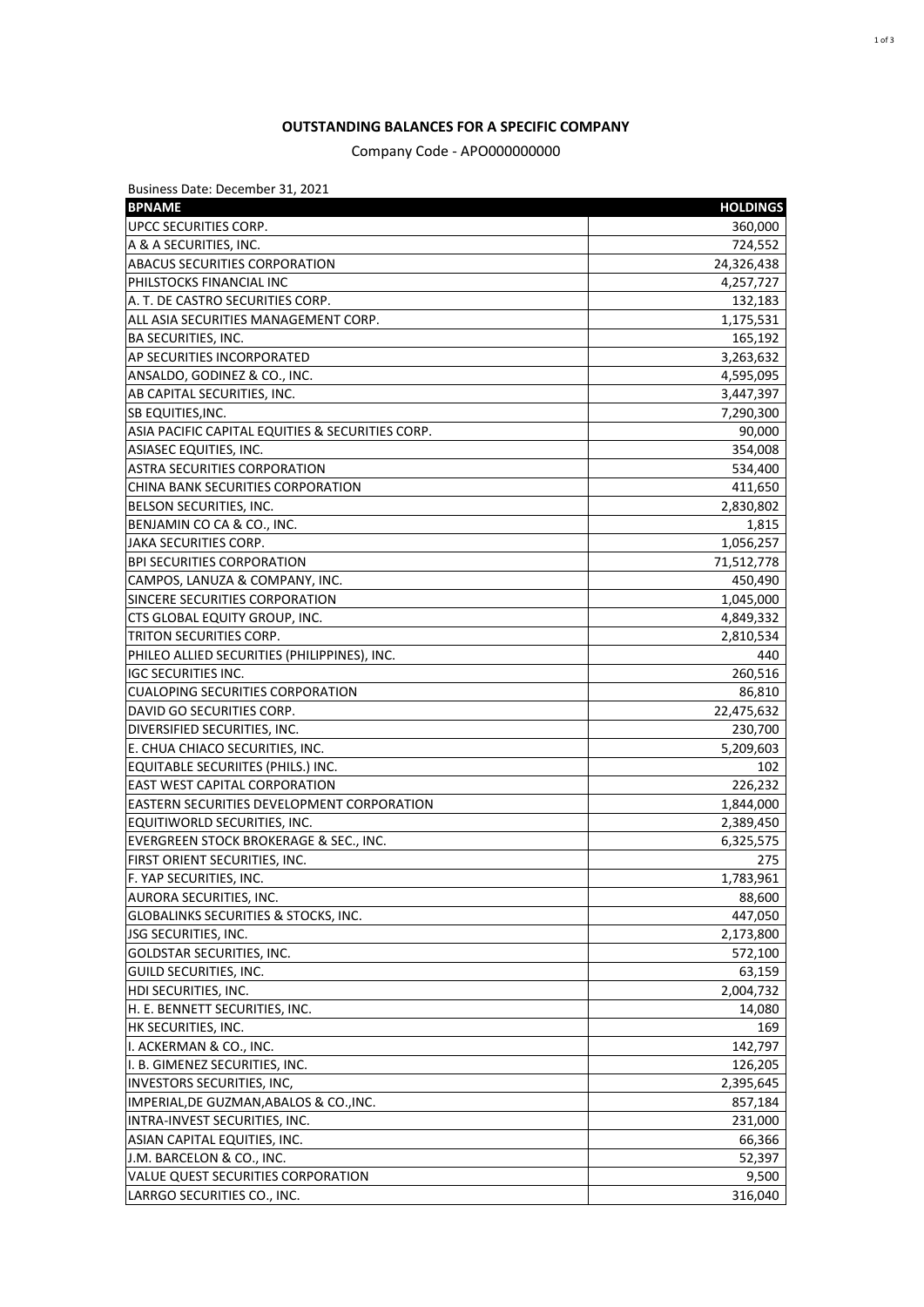| <b>BPNAME</b>                                           | <b>HOLDINGS</b> |
|---------------------------------------------------------|-----------------|
| LIPPO SECURITIES, INC.                                  | 6,003,800       |
| LOPEZ, LOCSIN, LEDESMA & CO., INC.                      | 1,942           |
| LUCKY SECURITIES, INC.                                  | 1,787,000       |
| LUYS SECURITIES COMPANY, INC.                           | 4,192,894       |
| <b>MANDARIN SECURITIES CORPORATION</b>                  | 32,463,318      |
| MARINO OLONDRIZ Y CIA                                   | 177,500         |
| COL Financial Group, Inc.                               | 50,252,590      |
| DA MARKET SECURITIES, INC.                              | 31,166          |
| MERCANTILE SECURITIES CORP.                             | 2,670,000       |
| MERIDIAN SECURITIES, INC.                               | 736,866         |
| MDR SECURITIES, INC.                                    | 5,736,210       |
| REGIS PARTNERS, INC.                                    | 865             |
| MOUNT PEAK SECURITIES, INC.                             | 102,276         |
| NEW WORLD SECURITIES CO., INC.                          | 645,398         |
| OPTIMUM SECURITIES CORPORATION                          | 59,545          |
| RCBC SECURITIES, INC.                                   | 487,300         |
| PAN ASIA SECURITIES CORP.                               | 320,500         |
| PAPA SECURITIES CORPORATION                             | 11,342,310      |
| MAYBANK ATR KIM ENG SECURITIES, INC.                    | 3,245,574       |
| PLATINUM SECURITIES, INC.                               | 518,566         |
| PNB SECURITIES, INC.                                    | 38,885          |
| PREMIUM SECURITIES, INC.                                | 77,000          |
| PRYCE SECURITIES, INC.                                  | 7,065           |
| <b>QUALITY INVESTMENTS &amp; SECURITIES CORPORATION</b> |                 |
|                                                         | 5,574,843       |
| R & L INVESTMENTS, INC.                                 | 42,130          |
| ALAKOR SECURITIES CORPORATION                           | 1,993,441,515   |
| R. COYIUTO SECURITIES, INC.                             | 1,320,036       |
| REGINA CAPITAL DEVELOPMENT CORPORATION                  | 14,668,169      |
| R. NUBLA SECURITIES, INC.                               | 939,236         |
| AAA SOUTHEAST EQUITIES, INCORPORATED                    | 623,564         |
| R. S. LIM & CO., INC.                                   | 258,998         |
| RTG & COMPANY, INC.                                     | 136,678         |
| S.J. ROXAS & CO., INC.                                  | 7,248,596       |
| SECURITIES SPECIALISTS, INC.                            | 5,132           |
| FIDELITY SECURITIES, INC.                               | 116,204         |
| SUMMIT SECURITIES, INC.                                 | 1,027,618       |
| STANDARD SECURITIES CORPORATION                         | 26,375,219      |
| TANSENGCO & CO., INC.                                   | 2,349,327       |
| THE FIRST RESOURCES MANAGEMENT & SECURITIES CORP.       | 221,833         |
| TOWER SECURITIES, INC.                                  | 11,862,863      |
| TRENDLINE SECURITIES CORPORATION                        | 32,112          |
| TRI-STATE SECURITIES, INC.                              | 8,000           |
| UCPB SECURITIES, INC.                                   | 2,310,400       |
| UOB KAY HIAN SECURITIES (PHILS.), INC.                  | 192,500         |
| E.SECURITIES, INC.                                      | 6,600           |
| VENTURE SECURITIES, INC.                                | 65,400          |
| FIRST METRO SECURITIES BROKERAGE CORP.                  | 12,891,263      |
| WEALTH SECURITIES, INC.                                 | 4,746,815       |
| WESTLINK GLOBAL EQUITIES, INC.                          | 3,792,000       |
| WONG SECURITIES CORPORATION                             | 10,100          |
| YAO & ZIALCITA, INC.                                    | 1,245,651       |
| YU & COMPANY, INC.                                      | 9,586,337       |
| <b>BDO SECURITIES CORPORATION</b>                       | 487,895,801     |
| EAGLE EQUITIES, INC.                                    | 1,500,199       |
| GOLDEN TOWER SECURITIES & HOLDINGS, INC.                | 235,900         |
| SOLAR SECURITIES, INC.                                  | 9,344,465       |
| G.D. TAN & COMPANY, INC.                                | 1,381,155       |
| PHILIPPINE EQUITY PARTNERS, INC.                        | 859,366         |
| UNICAPITAL SECURITIES INC.                              | 3,889,532       |
| SunSecurities, Inc.                                     | 50,000          |